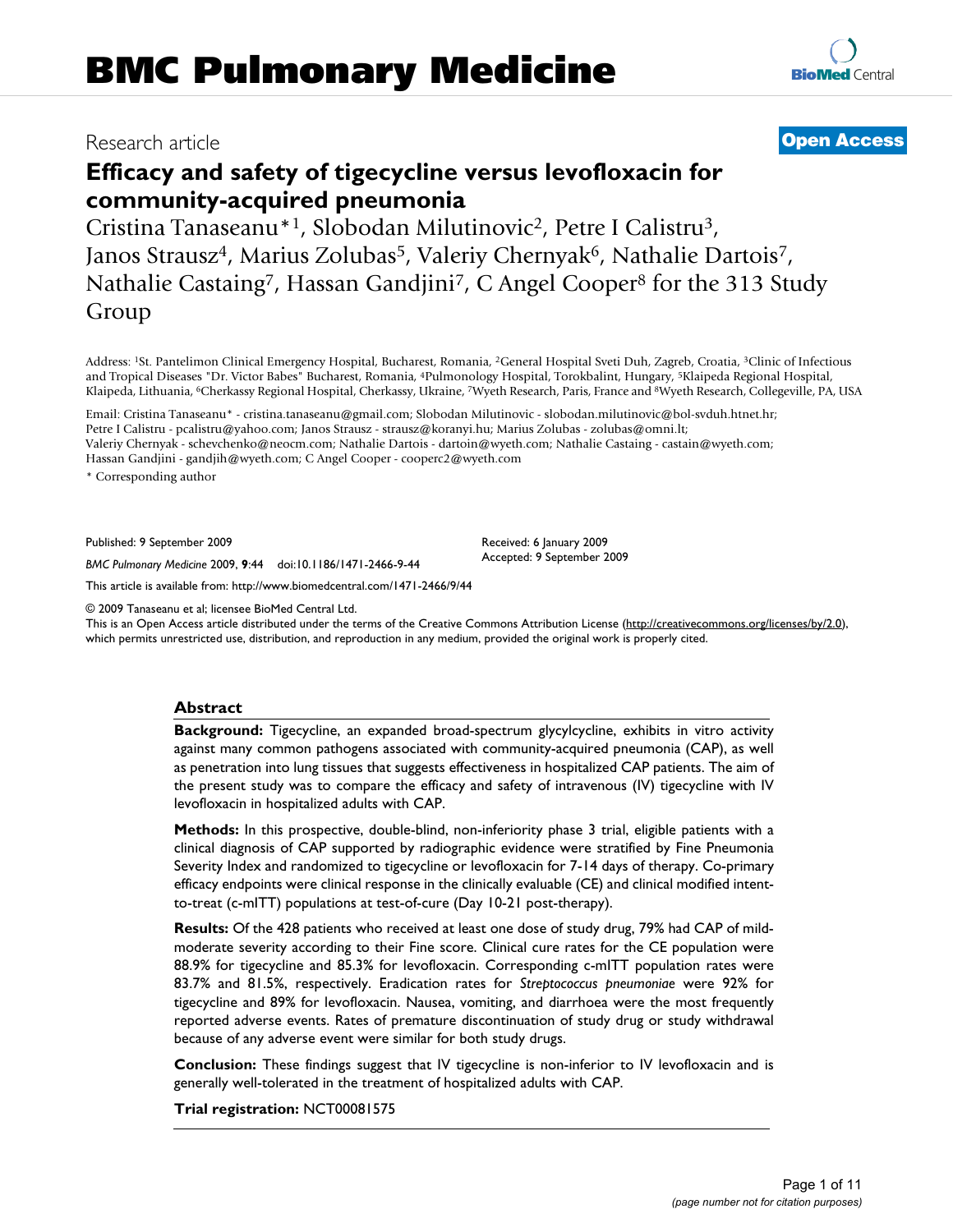# **Background**

Community-acquired pneumonia (CAP) occurs in approximately one to five per 1000 of the adult population per year [1-3] and is associated with rates of mortality ranging from a low of 5% up to 30%-50% for patients with multiple comorbidities and requiring intensive care [2,4,5]. *Streptococcus pneumoniae* (the most common etiologic agent), nontypeable *Haemophilus influenzae*, and the atypical organisms (i.e., *Mycoplasma pneumoniae*, *Chlamydia pneumoniae*, and *Legionella pneumophila*) are the most frequently isolated pathogens from patients of any age who require hospitalization for CAP [2,5-10]. Rates of multidrug-resistant *S. pneumoniae* have been reported to be >30% worldwide and *H. influenzae* beta-lactamase production varies by country, ranging from 12% to 27% [11- 14].

Initial antimicrobial treatment for patients with CAP should provide appropriate coverage against the most common causative organisms, including resistant strains, while evaluating whether monotherapy or combination therapy is required. For hospitalized patients who do not require admission to the intensive care unit (ICU), the most recent guidelines published by several authorities recommend the combination of an extended-spectrum cephalosporin or beta-lactam/beta-lactamase inhibitor combination with the option of adding a macrolide or monotherapy with a newer fluoroquinolone [5,7-10].

Tigecycline, a first-in-class, expanded broad-spectrum glycylcycline, demonstrates *in vitro* activity against many commonly encountered respiratory bacteria, including multiple resistant gram-positive, gram-negative, anaerobic, and "atypical" bacteria such as multidrug-resistant *S. pneumoniae* and beta-lactamase producing *H. influenzae* [15]. In this first phase 3 study in CAP with tigecycline, the primary objective was to compare the efficacy and safety of intravenous (IV) tigecycline with IV levofloxacin in the treatment of patients with CAP requiring hospitalization. Levofloxacin was chosen as the comparator because it is commonly prescribed worldwide and it is recommended in guidelines for the treatment of CAP [5,8-10].

# **Methods**

# *Study design and patient enrolment criteria*

A prospective, double-blind (third-party unblinded), randomized, multicentre, phase 3 study was conducted from January 2004 to January 2005 at 62 centres in 20 countries in Europe, Africa, and the Asia Pacific region. Approximately 400 subjects were enrolled to obtain 240 clinically evaluable subjects and to ensure with 90% probability that the lower bound of a two-sided 95% confidence interval for the true difference in efficacy would not be less than -15%. The protocol was reviewed and approved by each investigator's independent ethics committee or institutional review board in accordance with local regulations and good clinical practices. Written informed consent was to be obtained from each patient or his or her guardian before commencement of any study-specific procedure.

Subjects were stratified at randomization by the Fine Pneumonia Severity Index score (V, IV, III, or less than III) [16]. In a post-hoc analysis, the severity of each subject's pneumonia was also categorized using an estimate of the CURB-65 prediction severity tool, using a notation of "altered mental status" under medical history for "confusion" [17]. Subjects were assigned in a 1:1 ratio to treatment using a computerized system of automated telephone randomization, to receive either IV tigecycline (initial 100-mg dose given by infusion over a 60-minute period, followed by 50 mg IV every 12 hours) or levofloxacin (500 mg once-daily or twice-daily based on investigator's discretion, administered over a 60-minute period; or for subjects with creatinine clearance 20-49 mL/ min, an initial 500-mg dose followed by 250 mg once- or twice-daily) for at least 7 days, unless a clinical failure, and up to a maximum of 14 days. An unblinded third party prepared the masked test articles and an unblinded nurse administered the test article. The person(s) responsible for preparing and/or administering the test article were not involved in the assessment or evaluation of the subject for safety or efficacy. Each subject's blinded data set was reviewed to ensure the accuracy and integrity of the data.

# *Patient population*

Male or non-pregnant/non-lactating female patients  $\geq 18$ years of age (in Bulgaria only from 18 to  $\leq$  70 years of age due to local requirement) hospitalized with clinical signs and symptoms of CAP who required initial parenteral therapy for at least 7 days were considered for enrolment. Each patient was to have fever within 24 hours of randomization (oral temperature >38°C/100.4°F, axillary temperature >38.1°C/100.6°F, tympanic membrane temperature >38.5 $\degree$ C/101.2 $\degree$ F, or a rectal/core temperature  $\ge$ 39°C/102.2°F) or hypothermia (core temperature  $<35^{\circ}C/95^{\circ}F$ ). Each patient also was to have at least two of the following signs and symptoms consistent with CAP: cough with production of purulent or mucopurulent sputum; auscultatory findings on pulmonary examination suggestive of pulmonary consolidation (dullness to percussion, rales/rhonchi, or bronchial breath sounds); dyspnoea or tachypnoea; white blood cell (WBC) count  $>10,000/\text{mm}^3$ , or  $>15\%$  immature neutrophils (bands), and/or leucopoenia with a total WBC count <4500/mm3; and hypoxemia ( $PO<sub>2</sub> < 60$  mm Hg or oxygen saturation <90% while the subject was breathing room air). Radiologically-confirmed evidence of a new or progressive infiltrate(s) consistent with bacterial pneumonia within 48 hours before receiving the first dose of study drug was also mandatory.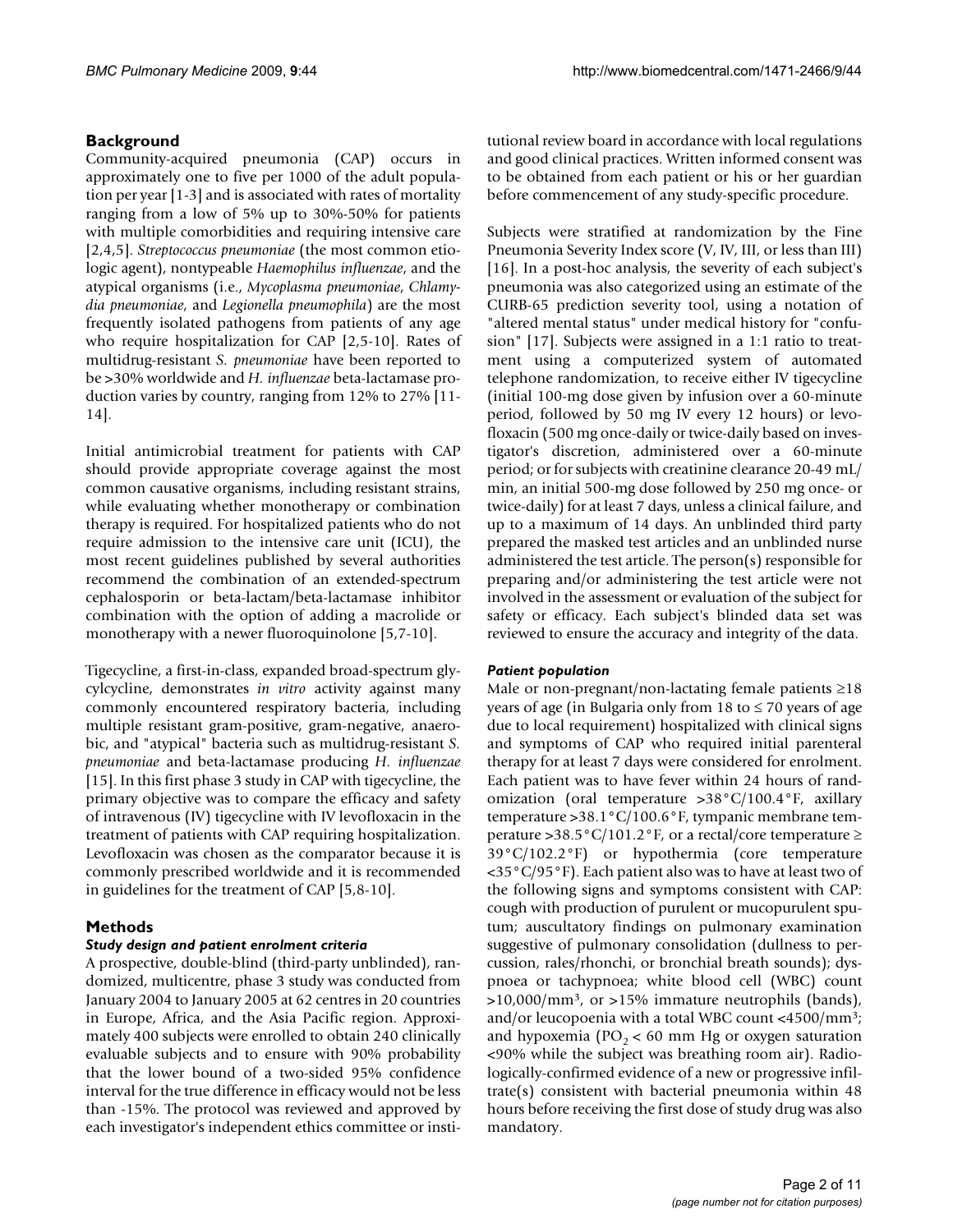Key exclusion criteria included: hospitalization within 14 days before the onset of symptoms; residence in a longterm care facility ≥14 days before the onset of symptoms; sustained shock or required treatment in an intensive care unit; known or suspected concomitant bacterial infection requiring treatment with an additional systemic antibacterial agent; received more than one dose of systemic antibacterial therapy (or received a once-daily antibiotic) to treat this episode of CAP prior to receiving the first dose of study drug, unless a clinical failure; and known or suspected *Pseudomonas*, *Pneumocystis carinii*, *Legionella* pneumonia, or tuberculosis infection.

# *Clinical evaluations*

Eligible patients were evaluated, and clinical signs and symptoms recorded at serial visits: baseline (within 24 hours of first study drug dose), during treatment, early follow-up (Day 2-4 post-therapy), and test-of-cure (Day 10- 21 post-therapy). Pulse oximetry and/or arterial blood gases were obtained at baseline, end of therapy, early follow-up, and at the test-of-cure visits. Chest x-rays were obtained at baseline (within 48 hours of receiving first dose of study drug) and were repeated at the test-of-cure visit. Clinical responses were graded as cure, failure, or indeterminate at the test-of-cure assessment.

# *Microbiologic evaluations*

Sputum samples, when available, were collected prior to initiation of study drug therapy and submitted to a local laboratory for Gram staining, culture, and susceptibility testing. Specimens obtained by deep expectoration or nasotracheal aspiration were considered appropriate for culture if the Gram stain revealed <10 squamous epithelial cells and >25 leukocytes/low-power field. Blood specimens (2 sets at least 15 minutes apart from 2 different sites) were to be drawn for culture at enrolment, and if positive were to be repeated at day 3 and at the discretion of the investigator until confirmed negative, or if the subject was a treatment failure. Urine specimens were collected at baseline for *Legionella* and pneumococcal urinary antigens. Serology for *Chlamydia*, *Mycoplasma*, and *Legionella* was to be obtained for all patients at baseline and  $6 \pm 2$  weeks after the baseline collection of blood samples.

All aerobic and anaerobic bacterial isolates, regardless of the source of cultured material, were to be identified and tested at the investigator's laboratory and then confirmed at a central laboratory (Covance Central Laboratory Services, Inc., Geneva, Switzerland) according to standard procedures.

# *Safety and tolerability assessments*

Each patient who received at least one dose of study drug was evaluated for safety (modified intent-to-treat [mITT]

population) based on medical history and physical examinations, reports of clinical adverse events (AEs), and findings from 12-lead electrocardiograms (ECGs) and serum chemistry, haematology, and coagulation tests. Adverse events were to be recorded throughout the study period, up to and including the test-of-cure visit (or 14 days after the last dose of study drug, whichever was greater). Before unblinding, the investigator categorized the severity of each adverse event and the potential for relationship to the study drug. Severity of nausea and vomiting was categorized according to the National Cancer Institute Common Toxicity Criteria: grade 1 (mild), 2 (moderate), 3 (severe), and 4 (life-threatening). Serious adverse events (i.e., those that were life-threatening, led to prolongation of the existing hospitalization, or caused persistent or significant disability or incapacity, or death) were also recorded.

# *Statistical analysis*

The primary efficacy endpoint of the study was the clinical response at the test-of-cure visit (10-21 days after therapy) for the co-primary clinically evaluable (CE) and clinical modified ITT (c-mITT) populations. Secondary analyses included clinical response rates in the microbiologically evaluable (ME) and microbiologic modified ITT (mmITT) populations, monomicrobial versus polymicrobial infections, and by isolate, as well as microbiologic response at the test-of-cure visit by patient and isolate.

Statistical analysis was performed by the Clinical Biostatistics Department of Wyeth Research, Collegeville, PA. Categorical baseline demographic and medical variables were analyzed using the Fisher exact test. Continuous variables were compared using a one-way analysis of variance (ANOVA) model with treatment as a factor. Betweengroup comparisons of adverse events were analyzed by using the Fisher exact test. For laboratory tests, vital signs, and ECG results, within-group changes from baseline were analyzed by using a paired t-test and between-group comparisons were made by using the analysis of covariance, adjusting for baseline value. The difference between treatment groups in the percentage of premature discontinuation from study drug was evaluated by using a twosided Fisher exact test.

Non-inferiority of tigecycline compared with levofloxacin was evaluated for clinical response by using a two-sided 95% confidence interval for the true difference in efficacy (tigecycline minus levofloxacin) adjusted for the stratification variable (Fine Pneumonia Severity Index score) used at the time of randomization. Non-inferiority was concluded if the lower limit of the two-sided 95% CI was greater than or equal to -15%. For all subpopulation analyses (e.g., monomicrobial versus polymicrobial infection), an adjusted difference between treatment groups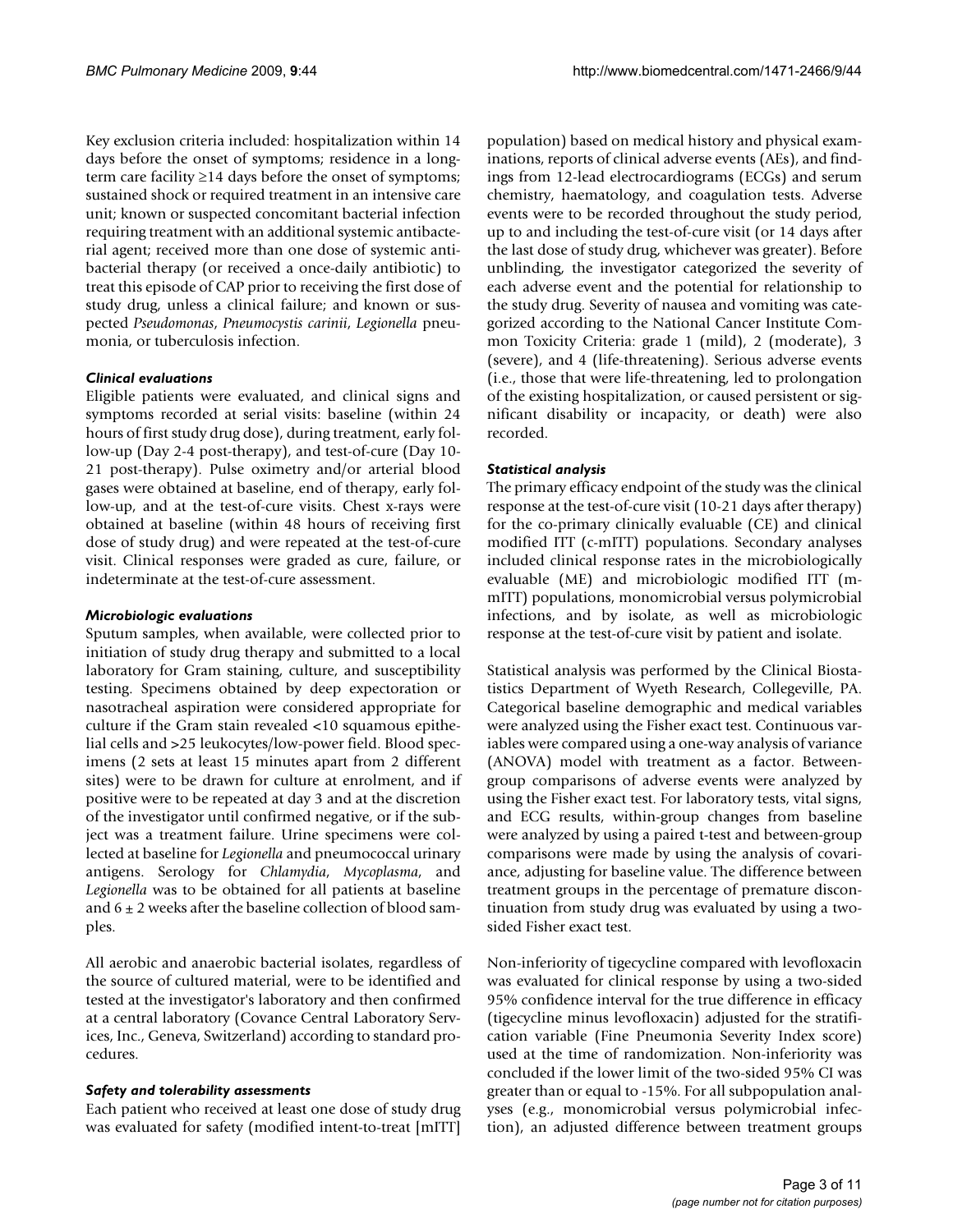with its 95% CI was calculated from a generalized linear model with a binomial probability function and an identity link (Proc GENMOD).

# **Results**

A total of 449 patients were screened for study participation, of which 434 were randomly assigned to receive tigecycline or levofloxacin, constituting the intent-to-treat (ITT) population, and 428 received at least 1 dose of study medication, constituting the modified ITT (mITT) population (Figure 1).

# *Demographics and baseline medical characteristics*

Demographic and baseline medical characteristics for the mITT population are summarized in Table 1 and were similar for the two treatment groups, with a mean age of  $49.8 \pm 17.7$  years and a slight predominance of male enrolment (62%). All subjects required hospitalization although most subjects were considered to have mildmoderate CAP (79% with Fine score I-III). Demographic and baseline medical characteristics in the CE population displayed similar results (Table 1).

# *Clinical efficacy*

The clinical efficacy of tigecycline was found to be noninferior  $(P < 0.001)$  to that of levofloxacin in the CE population, with clinical cure rates of 88.9% for tigecycline versus 85.3% for levofloxacin (adjusted difference of 3.6, 95% CI -4.5, 11.8; *P* = 0.4025; Table 2). Analysis of clinical response at the test-of-cure assessment for the CE population by Fine score category also showed the noninferiority of tigecycline compared with levofloxacin. Similar findings were observed for clinical response using estimated CURB-65 score distributions (Table 2). Clinical cure rates for patients with diabetes were 100% (17/17) for tigecycline- vs. 75% (12/16) for levofloxacin-treated patients. Similar cure rates were reported for subjects with impaired renal function (i.e., creatinine clearance ≤70 mL/min): 91.3% (42/46) for tigecycline and 78.3% (36/ 46) for levofloxacin. Noninferiority of tigecycline was also demonstrated in the c-mITT population (*P* < 0.001), with clinical cure rates of 83.7% for tigecycline versus 81.5% for levofloxacin (adjusted difference of 2.0, 95% CI -5.5, 9.6;  $P < 0.6269$ ). For both the ME and m-mITT populations, tigecycline was also efficacious and statistically noninferior to levofloxacin. When analyzed by the type of infection (polymicrobial and monomicrobial) for the ME and m-mITT populations, the results were generally similar within each of the treatment groups, and no significant differences in cure rates were observed between the two treatment groups (Table 3).

In the tigecycline treatment group, the clinical cure rate for patients with bacteremia (ME population, 83.3%; 10/12) was similar to those who did not have bacteremia (91.9%;

68/74) at baseline. Corresponding rates for the levofloxacin group were 60% (3/5) and 91.3% (73/80), respectively. Most of the cases of bacteremia were caused by *S. pneumoniae*. In the tigecycline treatment group, the cure rate for subjects with *S. pneumoniae* bacteremia (ME population) was 90.9% (10/11), which was similar to those who did not have bacteremia (90.7%; 68/75). Corresponding rates for the levofloxacin group were 60% (3/ 5) and 91.3% (73/80), respectively.

#### *Microbiologic efficacy*

Eradication rates (generally presumed, based on clinical response) at the test-of-cure visit for common respiratory pathogens (defined by respiratory culture, urinary antigen, or serology) within the ME population were similar between the two treatment groups (Table 4). For *S. pneumoniae*, the most common isolate, eradication rates were similar for tigecycline (92%) and levofloxacin (89%). Both study drugs eradicated 100% of penicillin-intermediate (n = 8) and penicillin-resistant (n = 5) strains. *M. pneumoniae*, the most commonly identified atypical organism, was eradicated in 96% (24/25) of tigecyclineand 92% (22/24) of levofloxacin-treated patients. There were no obvious differences in the eradication rates of other organisms, albeit the number of isolates was generally small.

# *Susceptibility data*

Pretherapy *in vitro* activity against baseline isolates for tigecycline and levofloxacin for the ME population are outlined in Table 5. The  $MIC<sub>90</sub>$  for tigecycline against the common respiratory pathogens was ≤1.0 μg/mL. Specifically, the mean MIC<sub>90</sub> for tigecycline against *S. pneumoniae* (all isolates) was 0.06 μg/mL. No patients were identified with decreased susceptibility to tigecycline.

# *Safety and tolerability*

Regardless of study drug causality or severity, the frequency and distribution of treatment-emergent adverse events (TEAEs) occurring in at least 3% of patients in either treatment group is outlined in Table 6. Significantly more tigecycline-treated patients (135; 62.5%) reported one or more TEAEs compared with levofloxacin (100; 47.2%) (*P* = 0.002). Significantly more patients in the tigecycline group reported nausea (26.9% tigecycline versus 8.5% levofloxacin, *P* < 0.001), vomiting (16.7% tigecycline versus 6.6% levofloxacin, *P* = 0.001), and leukocytosis (6.9% tigecycline versus 0.9% levofloxacin, *P* = 0.002), while hypokalaemia was reported significantly more frequently in the levofloxacin group (0.5% tigecycline versus 3.8% levofloxacin, *P* = 0.019). The majority of nausea and vomiting adverse events were reported as mild to moderate in severity (grades 1 or 2). Severe (grade 3) nausea and/or vomiting occurred in 3 (1.4%) tigecyclinetreated and 2 (1.0%) levofloxacin-treated patients. In the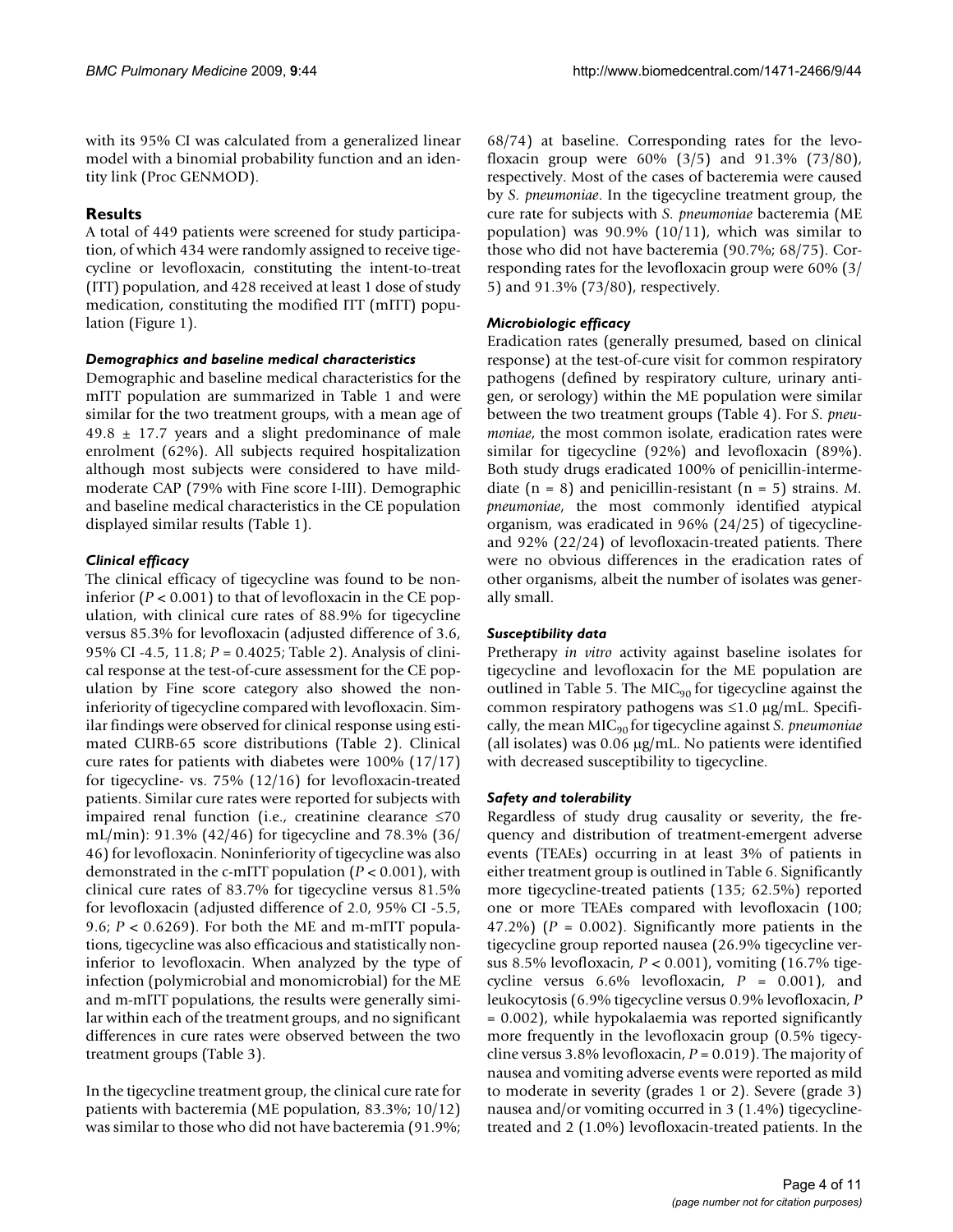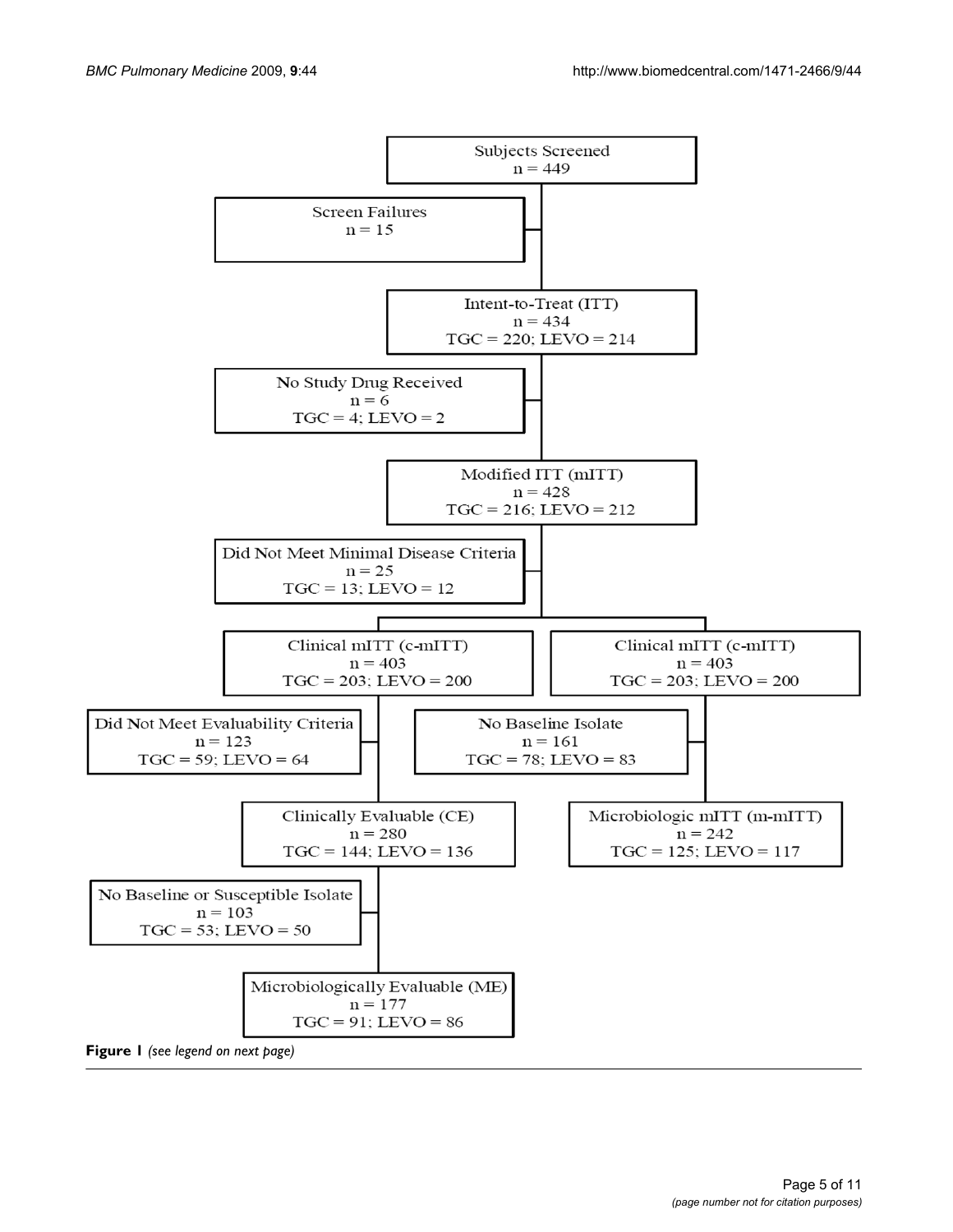#### **Figure 1** (see previous page)

**Flow diagram: disposition of patients**. Patients randomized were included in the intent-to-treat (ITT) population. Those who received at least one dose of study drug comprised the modified ITT (mITT) population, and patients in the mITT population who had clinical evidence of CAP by meeting the minimal disease criteria made up the clinical modified ITT (c-mITT) population. The microbiologic modified intent-to-treat (m-mITT) population consisted of c-mITT subjects who had 1 or more baseline isolates identified. Patients in the c-mITT population were considered to be clinically evaluable (CE) if they satisfied inclusion and exclusion criteria, received no more than one dose of a non-once daily non-study antibacterial agent (single agent or combination therapy) to treat the current episode of CAP before the first dose of study drug, did not receive other concomitant systemic antimicrobial therapy unless a treatment failure, received at least 2 full days of study drug if clinical failure or 5 full days of study drug if clinical cure, were adherent with therapy (i.e., ≥ 80% but ≤ 120% of medication administered), had an assessment of cure or failure at the test-of-cure visit (10-21 days after the last dose of therapy), and the study blind was maintained. The microbiologically evaluable (ME) population included CE patients for whom at least one isolate was identified from the baseline culture that was susceptible to both test drugs and who had a microbiologic response that could be classified as eradication, persistence, or superinfection at the test-of-cure visit.

tigecycline group, the median time to onset of nausea and/or vomiting was approximately 1.1 days. The total duration of nausea or vomiting occurred over a median of approximately 2.5 days while on tigecycline therapy. Significantly more tigecycline-treated subjects (46; 21.3%) received concomitant medications for nausea/vomiting compared with the levofloxacin-treated subjects (11; 5.2%) ( $P \le 0.0001$ ). There was no significant difference in the discontinuation rate from study medication between the treatment groups for nausea or vomiting.

Drug-related adverse events (as assessed by the investigator) were reported in 44.4% of tigecycline- and 29.2% of levofloxacin-treated subjects (*P* < 0.001; Table 7). Drugrelated digestive system adverse events were the most frequently reported AEs in both treatment groups (32.4% for tigecycline versus 16.0% for levofloxacin; *P* < 0.001). Nausea and vomiting occurred more commonly in tigecyclinetreated subjects (25% and 14.4%, respectively) compared with levofloxacin-treated subjects (7.5% and 4.7%, respectively; both  $P < 0.001$ ).

#### **Table 1: Baseline Demographic and Medical Characteristics\***

|                                            | <b>Study Population</b>           |                             |                                   |                             |  |  |  |  |  |
|--------------------------------------------|-----------------------------------|-----------------------------|-----------------------------------|-----------------------------|--|--|--|--|--|
|                                            |                                   | mITT                        | <b>CE</b>                         |                             |  |  |  |  |  |
| Characteristic                             | <b>Tigecycline</b><br>$(n = 216)$ | Levofloxacin<br>$(n = 212)$ | <b>Tigecycline</b><br>$(n = 144)$ | Levofloxacin<br>$(n = 136)$ |  |  |  |  |  |
| Male, $n$ $%$                              | 131(61)                           | 133(63)                     | 91(63)                            | 87(64)                      |  |  |  |  |  |
| Race, n (%)                                |                                   |                             |                                   |                             |  |  |  |  |  |
| White                                      | 189 (88)                          | 184(87)                     | 129(90)                           | 117(86)                     |  |  |  |  |  |
| <b>Black</b>                               | 2(1)                              | 4(2)                        |                                   | 3(2)                        |  |  |  |  |  |
| Asian                                      | 5(2)                              | 7(3)                        | 3(2)                              | 7(5)                        |  |  |  |  |  |
| Other                                      | 20(9)                             | 17(8)                       | 12(8)                             | 9(7)                        |  |  |  |  |  |
| Mean age ± SD, years (range)               | $49.9 \pm 18.1$ (17--92)          | $49.7 \pm 17.4$ (18--85)    | $52.8 \pm 16.9$ (18--89)          | $50.4 \pm 17.0$ (18--85)    |  |  |  |  |  |
| Fine Pneumonia Severity Score Index, n (%) |                                   |                             |                                   |                             |  |  |  |  |  |
|                                            | 32(15)                            | 41 (19)                     | 18(13)                            | 23(17)                      |  |  |  |  |  |
| Ш                                          | 79 (37)                           | 61(29)                      | 49 (34)                           | 40 (29)                     |  |  |  |  |  |
| $\mathbf{III}$                             | 59 (27)                           | 66(31)                      | 40 (28)                           | 42 (31)                     |  |  |  |  |  |
| IV                                         | 44 (20)                           | 42 (20)                     | 35(24)                            | 30(22)                      |  |  |  |  |  |
| v                                          | 2(1)                              | 2(1)                        | 2(1)                              | $1 (-1)$                    |  |  |  |  |  |
| Prior antibiotic failure, n (%)            | 44 (20)                           | 55 (26)                     | 9(6)                              | 15(11)                      |  |  |  |  |  |
| Presence of underlying medical conditions  |                                   |                             |                                   |                             |  |  |  |  |  |
| COPD, n (%)                                | 14(7)                             | 19(9)                       | 10(7)                             | 14(10)                      |  |  |  |  |  |
| Diabetes mellitus, n (%)                   | 24 (11)                           | 25(12)                      | 17(12)                            | 16(12)                      |  |  |  |  |  |
| Alcohol abuse, n (%)                       | 14(7)                             | 10(5)                       | 10(7)                             | 7(5)                        |  |  |  |  |  |
| Neoplastic disease, n (%)                  |                                   | 2(1)                        |                                   | 2(2)                        |  |  |  |  |  |
| Liver disease, n (%)                       | 15(7)                             | 8(4)                        | 10(7)                             | 4(3)                        |  |  |  |  |  |
| Congestive heart disease, n (%)            | 15(7)                             | 15(7)                       | 13(9)                             | 10(7)                       |  |  |  |  |  |
| Cerebrovascular disease, n (%)             | 12(6)                             | 17(8)                       | 8(6)                              | 13(10)                      |  |  |  |  |  |

\*There were no statistically significant differences between the treatment groups for demographic or baseline medical characteristics for both the mITT and CE populations.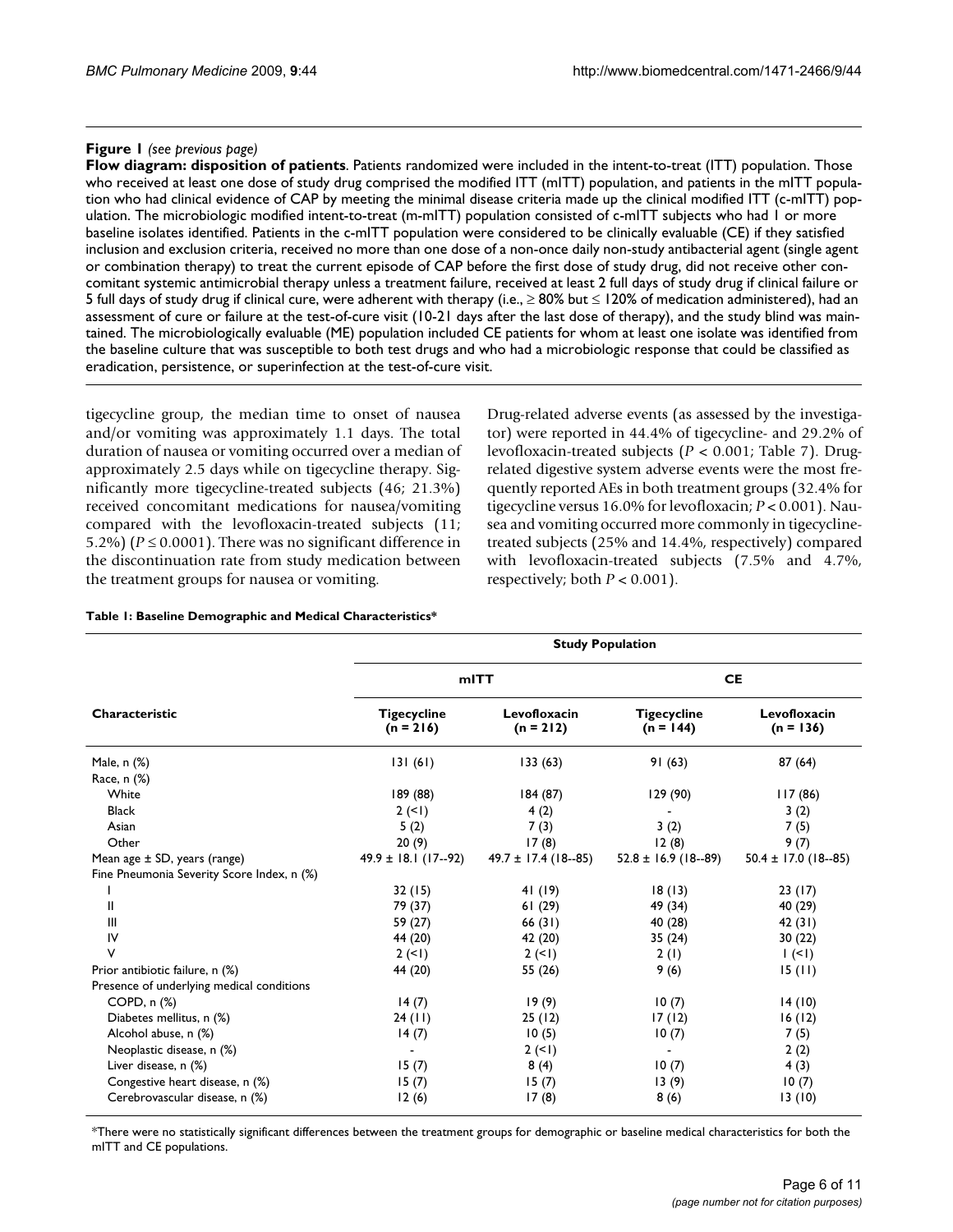|                                                                                                                                                                                                         | <b>Tigecycline</b> |                     | Levofloxacin |                    | Difference (Tigecycline - Levofloxacin) |                                                |                                                 |  |  |  |
|---------------------------------------------------------------------------------------------------------------------------------------------------------------------------------------------------------|--------------------|---------------------|--------------|--------------------|-----------------------------------------|------------------------------------------------|-------------------------------------------------|--|--|--|
|                                                                                                                                                                                                         | n/N                | % (95% CI)          | n/N          | % (95% CI)         | % (95% CI)                              | <b>Test for Non-</b><br>inferiority<br>p-Value | <b>Test for</b><br><b>Difference</b><br>p-Value |  |  |  |
| CE, Overall                                                                                                                                                                                             | 128/144            | 88.9 (82.6,93.5)    | 116/136      | 85.3 (78.2, 90.8)  | $3.6$ (-4.5, 11.8)                      | < 0.001                                        | 0.4025                                          |  |  |  |
| Fine <iii< td=""><td>60/67</td><td>89.6 (79.7, 95.7)</td><td>55/63</td><td>87.3 (76.5, 94.4)</td><td><math>2.3</math> (<math>-10.3</math>, <math>14.8</math>)</td><td>0.0026</td><td>0.8993</td></iii<> | 60/67              | 89.6 (79.7, 95.7)   | 55/63        | 87.3 (76.5, 94.4)  | $2.3$ ( $-10.3$ , $14.8$ )              | 0.0026                                         | 0.8993                                          |  |  |  |
| Fine III                                                                                                                                                                                                | 34/40              | 85.0 (70.2, 94.3)   | 35/42        | 83.3 (68.6, 93.0)  | $1.7$ ( $-16.6$ , $19.9$ )              | 0.0388                                         | 1.0000                                          |  |  |  |
| Fine IV                                                                                                                                                                                                 | 32/35              | 91.4 (76.9, 98.2)   | 25/30        | 83.3 (65.3, 94.4)  | $8.1$ ( $-11.2$ , 27.4)                 | 0.0079                                         | 0.5463                                          |  |  |  |
| Fine V                                                                                                                                                                                                  | 2/2                | 100.0 (15.8, 100.0) | 1/1          | 100.0 (2.5, 100.0) | $0$ (-75.0, 75.0)                       |                                                |                                                 |  |  |  |
| <b>Estimated CURB-65</b><br>$0 - 1$                                                                                                                                                                     | 87/97              | 89.7 (81.9, 94.9)   | 79/93        | 84.9 (76.0, 91.5)  | $4.7$ ( $-5.6$ , $15.3$ )               |                                                |                                                 |  |  |  |
| <b>Estimated CURB-65</b><br>$\mathbf{2}$                                                                                                                                                                | 31/36              | 86.1 (70.5, 95.3)   | 30/34        | 88.2 (72.5, 96.7)  | $-2.1$ ( $-20.3$ , $16.6$ )             |                                                |                                                 |  |  |  |
| CURB-65 $\geq$ 3                                                                                                                                                                                        | 10/11              | 90.9 (58.7, 99.8)   | 7/9          | 77.8 (40.0, 97.2)  | $13.1 (-25.3, 51.7)$                    |                                                |                                                 |  |  |  |
| $c$ -ml $TT$                                                                                                                                                                                            | 170/203            | 83.7 (77.9, 88.5)   | 163/200      | 81.5 (75.4, 86.6)  | $2.0$ ( $-5.5$ , $9.6$ )                | < 0.001                                        | 0.6269                                          |  |  |  |

#### **Table 2: Cure Rates at the Test-of-Cure Visit\***

\*At the test-of-cure visit, each patient's response was categorized as one of the following: *Cure*---All signs and symptoms of pneumonia present at baseline were improved or resolved at test-of-cure with no worsening or appearance of new signs and symptoms of pneumonia and no requirement for further antibiotic therapy. Chest radiographs were improved or not worse. *Failure*---Persistence or worsening in signs and symptoms of the acute process with either failure to show improvement in the clinical findings, initial improvement in signs and symptoms followed by clinically significant worsening before the test-of-cure assessment, additional antimicrobial therapy required, progression of chest radiograph abnormalities, or death after study day 2 because of pneumonia; or *Indeterminate*---the patient was lost to follow-up, or died within 2 days after the first dose of study drug for any reason, or died after 2 days because of noninfectious-related reasons or infection other than pneumonia (as judged by the investigator). CE = clinically evaluable population; c-mITT = clinical-modified intent-to-treat population.

Thirty-nine patients reported a serious adverse event during the study period (18 tigecycline, 21 levofloxacin). Only one serious adverse event (nausea) in a tigecyclinetreated patient was considered related to the study drug; the event resolved. A total of twelve (12) patients died during the study: 7 in the tigecycline group and 5 in the levofloxacin treatment group. All of the deaths were reported by investigators as either probably not or definitely not related to the study drug.

There was no statistically significant difference between tigecycline and levofloxacin in the number of patients in the mITT population who prematurely discontinued the study drug (14; 6.5% tigecycline versus 17; 8.0% levofloxacin) or withdrew because of any adverse event (4; 1.9% tigecycline versus 5, 2.4% levofloxacin). Mean change from baseline in laboratory, vital sign, and ECG parameters was generally small.

#### **Discussion**

This multinational, double-blind, randomized, phase 3 clinical trial demonstrated that IV tigecycline (100 mg initial dose, followed by 50 mg every 12 hours) is as effective as IV levofloxacin (500 mg once- or twice-daily) for the treatment of hospitalized adult patients with CAP. For the 280 clinically evaluable patients, clinical cure rates were 88.9% for tigecycline and 85.3% for levofloxacin at the test-of-cure visit, with tigecycline meeting the statistical criteria for non-inferiority compared with levofloxacin, a widely used agent in this setting. These findings were confirmed in the co-primary c-mITT population. We also observed that tigecycline generally achieved good cure

|               | <b>Tigecycline</b> |                   |                      | <b>Levofloxacin</b> | Difference (Tigecycline -- Levofloxacin) |  |  |
|---------------|--------------------|-------------------|----------------------|---------------------|------------------------------------------|--|--|
| n/N           |                    | % (95% CI)        | $% (95\% CI)$<br>n/N |                     | % (95% CI)                               |  |  |
| <b>ME</b>     |                    |                   |                      |                     |                                          |  |  |
| Monomicrobial | 53/58              | 91.4(81.0, 97.1)  | 56/64                | 87.5 (76.8, 94.4)   | $3.9$ (-9.0, 16.3)                       |  |  |
| Polymicrobial | 25/28              | 89.3 (71.8, 97.7) | 20/21                | 95.2 (76.2, 99.9)   | $-6.0$ ( $-25.1$ , 16.6)                 |  |  |
| $m$ -mITT     |                    |                   |                      |                     |                                          |  |  |
| Monomicrobial | 74/84              | 88.1 (79.2, 94.1) | 76/88                | 86.4 (77.4, 92.8)   | $1.7$ (-9.4, 12.7)                       |  |  |
| Polymicrobial | 28/34              | 82.4 (65.5, 93.2) | 23/25                | 92.0 (74.0, 99.0)   | $-9.6$ ( $-28.4$ , 12.4)                 |  |  |

ME = microbiologically evaluable population; m-mITT = microbiologic-modified intent-to-treat population.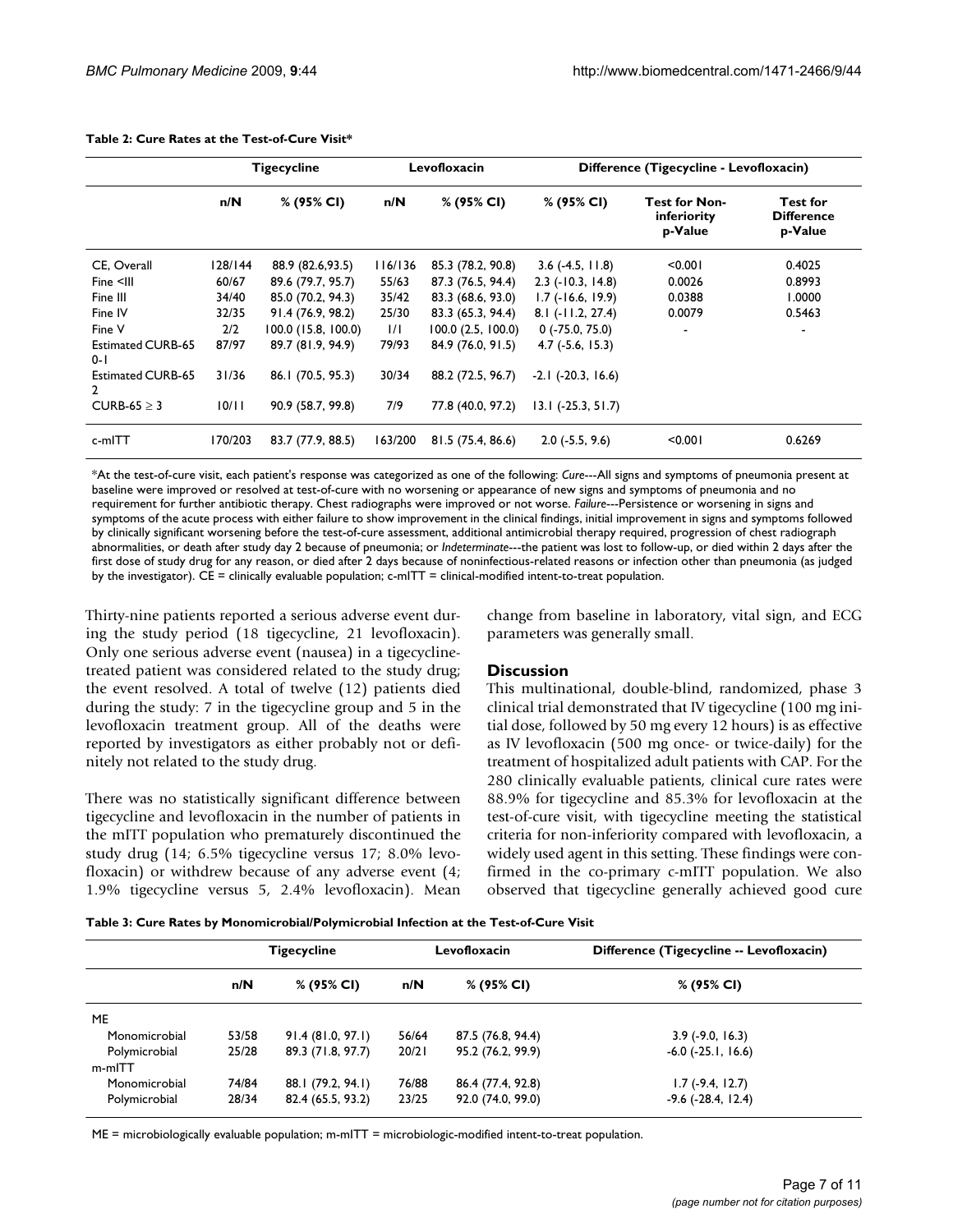|                                       |       | <b>Tigecycline</b> |              | Levofloxacin |      |              |  |
|---------------------------------------|-------|--------------------|--------------|--------------|------|--------------|--|
| <b>Isolate</b>                        | n/N   | %                  | (95% CI)     | n/N          | %    | (95% CI)     |  |
| Streptococcus pneumoniae              | 46/50 | 92.0               | (80.8, 97.8) | 32/36        | 88.9 | (73.9, 96.9) |  |
| Penicillin-intermediate S. pneumoniae | 3/3   | 100                | (29.2, 100)  | 5/5          | 100  | (47.8, 100)  |  |
| Penicillin-resistant S. pneumoniae    | 2/2   | 100                | (15.8, 100)  | 3/3          | 100  | (29.2, 100)  |  |
| Haemophilus influenzae                | 8/11  | 72.7               | (39.0, 94.0) | 6/7          | 85.7 | (42.1, 99.6) |  |
| Haemophilus parainfluenzae            | 5/5   | 100                | (47.8, 100)  | 9/9          | 100  | (66.4, 100)  |  |
| Klebsiella pneumoniae                 | 4/4   | 100                | (39.8, 100)  | 7/7          | 100  | (59.0, 100)  |  |
| Staphylococcus aureus (all non-MRSA)  | 7/9   | 77.8               | (40.0, 97.2) | 6/6          | 100  | (54.1, 100)  |  |
| Chlamydia pneumoniae                  | 5/5   | 100                | (47.8, 100)  | 11/11        | 100  | (71.5, 100)  |  |
| Mycoplasma pneumoniae                 | 24/25 | 96.0               | (79.6, 99.9) | 22/24        | 91.7 | (73.0, 99.0) |  |
| Legionella pneumophila                | 3/3   | 100                | (29.2, 100)  | 5/5          | 100  | (47.8, 100)  |  |

**Table 4: Microbiologic Response for Common Respiratory Pathogens at Test-of-Cure Visit in the ME Population**

MRSA: methicillin-resistant *Staphylococcus aureus*

rates and was very consistent when analyzed by demographic characteristics and co-morbid conditions, and by a variety of risk factors, including the Fine Pneumonia Severity Index [16]. Because bacteremia can be a fatal complication among patients with CAP, it is also encouraging that tigecycline provided an excellent cure rate (90.9%) in ME patients with *S. pneumoniae* bacteremia.

Because most of the microbiologic eradication rates by patient were presumed based on clinical response, little can be said about this secondary endpoint. ME subjects with *S. pneumoniae* isolates, the most common isolate by far, achieved clinical cures in 92% and 86% of tigecyclineand levofloxacin-treated subjects, respectively. Although the number of penicillin-intermediate or -resistant strains was low, both antimicrobials eradicated 100% of penicillin-intermediate  $(n = 8)$  and penicillin-resistant  $(n = 5)$ strains, although 1 of the 3 levofloxacin-treated subjects with penicillin-resistant *S. pneumoniae* did not achieve a clinical cure. High clinical cure/eradication rates were achieved against *M. pneumoniae*, the second most commonly identified organism, with both treatments; the cure rates for the ME population were 96% and 92%, respectively. Good cure rates were generally achieved with tigecycline against a number of other commonly encountered respiratory pathogens, including *Legionella pneumophila* (although there were small numbers of subjects with this pathogen), supporting *in vitro* observations that tigecycline has broad-spectrum activity against isolates frequently encountered in patients with CAP [15,18,19].

The current study also confirmed the *in vitro* activity of tigecycline against respiratory isolates, with MIC<sub>90</sub>s of  $\leq$ 1.0 μg/mL against the common gram-positive and gramnegative respiratory aerobes. Tigecycline has good *in vitro* activity against resistant organisms (e.g., penicillin-resistant *S. pneumoniae*,) [15,18,19]. It is now recognized that tigecycline binds to bacterial ribosomes in a novel way that allows it to overcome tetracycline resistance due to ribosomal protection [20].

Tigecycline and levofloxacin were generally well-tolerated in the current trial. Tigecycline-treated patients reported significantly more treatment-emergent adverse events overall (62.5% versus 47.2%; *P* = 0.002), as well as adverse events considered drug-related by the investigator (44.4% versus 29.2%; *P* < 0.001). As has been reported in other tigecycline studies, gastrointestinal adverse events were the most frequently reported treatment-emergent and drug-related adverse events. For treatment-emergent

|  | Table 5: MIC Range, and MIC <sub>50</sub> and MIC <sub>90</sub> Values of Common Respiratory Pathogens in the ME Population |
|--|-----------------------------------------------------------------------------------------------------------------------------|
|--|-----------------------------------------------------------------------------------------------------------------------------|

|                                                      | Tigecycline |                  |                   |                   |    | Levofloxacin     |                   |                   |  |  |
|------------------------------------------------------|-------------|------------------|-------------------|-------------------|----|------------------|-------------------|-------------------|--|--|
| <b>Isolate</b>                                       | n           | <b>MIC Range</b> | MIC <sub>50</sub> | MIC <sub>on</sub> | n  | <b>MIC Range</b> | MIC <sub>50</sub> | MIC <sub>90</sub> |  |  |
| Streptococcus pneumoniae<br>(penicillin susceptible) | 45          | 0.030, 0.120     | 0.060             | 0.060             | 45 | 0.250, 2.000     | 1.000             | 000. ا            |  |  |
| Penicillin-intermediate S. pneumoniae                | 8           | 0.060, 0.060     | <b>NA</b>         | <b>NA</b>         | 8  | 1.000, 1.000     | <b>NA</b>         | <b>NA</b>         |  |  |
| Penicillin-resistant S. pneumoniae                   | 5           | 0.060, 0.060     | <b>NA</b>         | <b>NA</b>         | 5  | 1.000, 2.000     | NA                | <b>NA</b>         |  |  |
| Haemophilus influenzae                               | 18          | 0.120, 0.500     | 0.250             | 0.500             | 18 | 0.120, 0.120     | 0.120             | 0.120             |  |  |
| Haemophilus parainfluenzae                           | 13          | 0.250, 0.500     | 0.500             | 0.500             | 13 | 0.120, 0.120     | 0.120             | 0.120             |  |  |
| Klebsiella pneumoniae                                | н           | 0.250, 2.000     | 0.500             | 1.000             | П  | 0.120.0.500      | 0.120             | 0.120             |  |  |
| Staphylococcus aureus (all non-MRSA)                 | 15          | 0.120, 0.250     | 0.120             | 0.120             | 15 | 0.120.0.250      | 0.120             | 0.250             |  |  |

MRSA: methicillin-resistant *Staphylococcus aureus*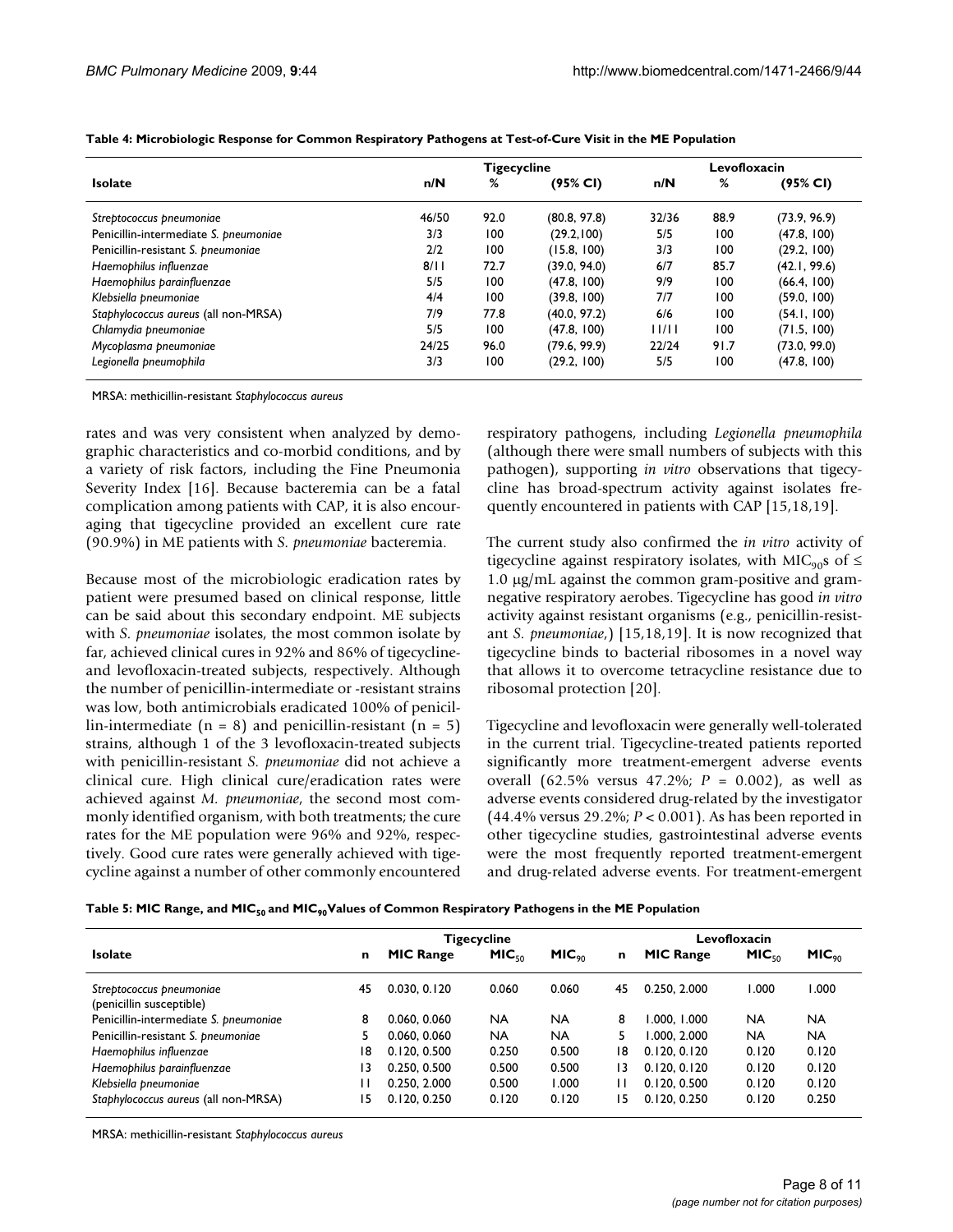| <b>Body System</b><br><b>Adverse Event</b> | <b>Tigecycline</b><br>$(n = 216)$<br>N(%) |      | Levofloxacin<br>$(n = 212)$<br>n (%) |      | <b>Total</b><br>$(N = 428)$<br>N(%) |      | <b>Fisher Exact</b><br>P-Value |  |
|--------------------------------------------|-------------------------------------------|------|--------------------------------------|------|-------------------------------------|------|--------------------------------|--|
| Any adverse event                          | 135                                       | 62.5 | 100                                  | 47.2 | 235                                 | 54.9 | $0.002*$                       |  |
| Body as a whole                            | 29                                        | 13.4 | 26                                   | 12.3 | 55                                  | 12.9 | 0.774                          |  |
| Headache                                   | $\overline{10}$                           | 4.6  | 4                                    | 1.9  | 4                                   | 3.3  | 0.173                          |  |
| Digestive system                           | 82                                        | 38.0 | 44                                   | 20.8 | 126                                 | 29.4 | $< 0.001*$                     |  |
| Diarrhoea                                  | 16                                        | 7.4  | $\overline{17}$                      | 8.0  | 33                                  | 7.7  | 0.858                          |  |
| Nausea                                     | 58                                        | 26.9 | 18                                   | 8.5  | 76                                  | 17.8 | $< 0.001*$                     |  |
| Vomiting                                   | 36                                        | 16.7 | 4                                    | 6.6  | 50                                  | 11.7 | $0.001*$                       |  |
| Haemic and lymphatic system                | 31                                        | 14.4 | $\mathbf{H}$                         | 5.2  | 42                                  | 9.8  | $0.002*$                       |  |
| Leukocytosis                               | 15                                        | 6.9  | 2                                    | 0.9  | 17                                  | 4.0  | $0.002*$                       |  |
| Thrombocythaemia                           | $\mathbf{1}$                              | 5.1  | 4                                    | 1.9  | 15                                  | 3.5  | 0.112                          |  |
| Metabolic and nutritional                  | 20                                        | 9.3  | 26                                   | 12.3 | 46                                  | 10.7 | 0.351                          |  |
| ALT/SGPT increased                         | 4                                         | 1.9  | 9                                    | 4.2  | 13                                  | 3.0  | 0.169                          |  |
| AST/SGOT increased                         | 4                                         | 1.9  | 7                                    | 3.3  | П                                   | 2.6  | 0.378                          |  |
| Hypokalaemia                               |                                           | 0.5  | 8                                    | 3.8  | 9                                   | 2.1  | $0.019*$                       |  |

**Table 6: Treatment-Emergent Adverse Events that Occurred in** ≥ **3% of Patients (mITT Population), Number of Patients (%)**

Abbreviation: ALT/SGPT = alanine aminotransferase (serum glutamic pyruvic transaminase); AST/SGOT = aspartate aminotransferase/serum glutamic oxaloacaetic transaminase.

Some subjects had more than 1 treatment-emergent adverse event.

\*Significant between-group difference at 0.05 level.

adverse events, this was the case in both the tigecycline (38%) and levofloxacin treatment groups (21%; *P* < 0.001). While rates of nausea and vomiting were reported significantly more often among tigecycline patients, most events occurred early, were of mild to moderate severity, and resolved within a few days without the need to stop the drug prematurely. However, concomitant medications for nausea/vomiting were given four times as often among tigecycline patients ( $P \le 0.0001$ ). There were no significant differences between treatment groups in the frequency of serious adverse events, discontinuations, including those from adverse events, and deaths. There were 12 deaths in the study (2.8%); none of the deaths were considered by the investigators to be related to the study drugs. The adverse event profile after tigecycline therapy in this study supports previous safety data from phase 3 studies [21,22].

#### **Conclusion**

In summary, IV tigecycline was found to be generally welltolerated and comparable with respect to efficacy to IV levofloxacin in the treatment of hospitalized adult patients with CAP. Results of this phase 3 study also demonstrate that tigecycline achieved good cure rates against the most frequently encountered respiratory pathogen, *S. pneumoniae*, and against the other common respiratory pathogens, including *Legionella pneumophila* and other atypical organisms. Treatment of CAP is complicated by rising rates of antibiotic-resistant bacteria, and there is growing concern about widespread fluoroquinolone use and rising rates of fluoroquinolone-resistance among *S. pneumoniae*. Based on the results of this study, tigecycline may provide an alternative option for the treatment of hospitalized patients with CAP [23-25].

| Table 7: Drug-Related Adverse Events that Occurred in $\geq$ 3% of Patients (mITT Population), Number of Patients (%) |  |
|-----------------------------------------------------------------------------------------------------------------------|--|
|                                                                                                                       |  |

| <b>Body System</b><br><b>Adverse Event</b> | <b>Tigecycline</b><br>$(N = 216)$<br>n (%) |      | Levofloxacin<br>$(N = 212)$<br>n (%) |      | <b>Total</b><br>$(N = 428)$<br>n (%) |      | <b>Fisher Exact</b><br>P-Value |  |
|--------------------------------------------|--------------------------------------------|------|--------------------------------------|------|--------------------------------------|------|--------------------------------|--|
| Any adverse event                          | 96                                         | 44.4 | 62                                   | 29.2 | 158                                  | 36.9 | $0.001*$                       |  |
| Body as a whole                            | 10                                         | 4.6  | 10                                   | 4.7  | 20                                   | 4.7  | 1.000                          |  |
| Cardiovascular system                      | 9                                          | 4.2  | 5                                    | 2.4  | 4                                    | 3.3  | 0.416                          |  |
| Digestive system                           | 70                                         | 32.4 | 34                                   | 16.0 | 104                                  | 24.3 | $< 0.001*$                     |  |
| Diarrhoea                                  | 15                                         | 6.9  | 4                                    | 6.6  | 29                                   | 6.8  | 1.000                          |  |
| Nausea                                     | 54                                         | 25.0 | 16                                   | 7.5  | 70                                   | 16.4 | $< 0.001*$                     |  |
| Vomiting                                   | 31                                         | 14.4 | 10                                   | 4.7  | 41                                   | 9.6  | $< 0.001*$                     |  |
| Haemic and lymphatic system                |                                            | 3.2  | 4                                    | 1.9  | п                                    | 2.6  | 0.544                          |  |
| Metabolic and nutritional                  | 15                                         | 6.9  | 16                                   | 7.5  | 31                                   | 7.2  | 0.854                          |  |

Some subjects had more than 1 drug-related adverse event.

\*Significant between-group difference at 0.05 level.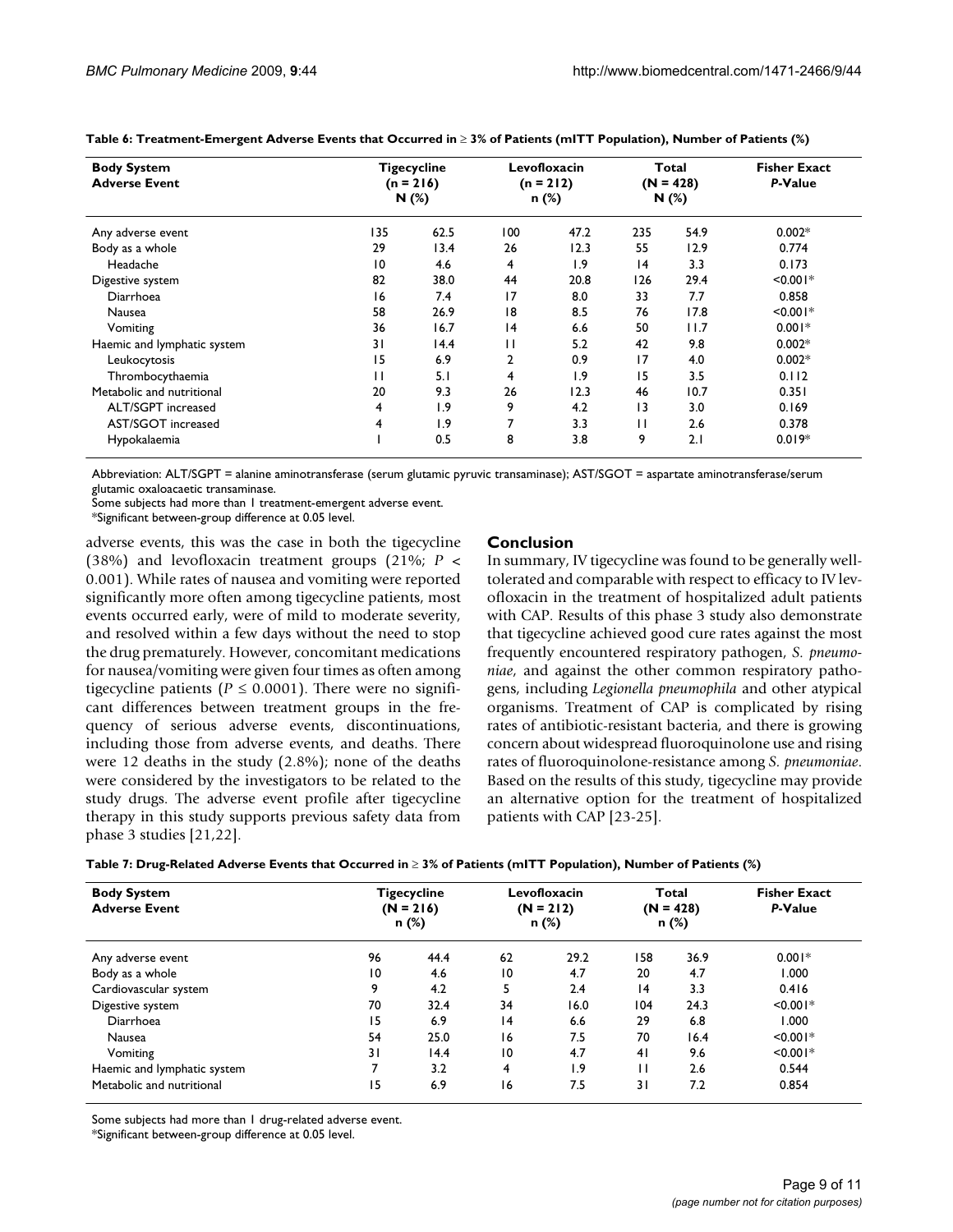#### **Competing interests**

Wyeth Research funded this study. ND, NC, HG, and AC are employees of Wyeth Research. The remaining authors declare that they have no competing interests.

#### **Authors' contributions**

CT, SM, PIC, JS, MZ, and VC conducted the study, contributed to data acquisition, and reviewed and approved the draft manuscript. ND, NC, HG, and AC contributed to, reviewed, and approved the draft manuscript. All authors read and approved the final manuscript.

#### **Acknowledgements**

This study and analysis was sponsored by Wyeth Research, Collegeville, PA, USA. Wyeth provided the authors with editorial support for the preparation of this publication (Upside Endeavors, LLC, Sanatoga, PA, USA). We wish to thank Ms. Denise A. Sarkozy from Wyeth Research for her statistical support and Mr. Jeff Goodrich from Wyeth Research for his programming assistance.

We also wish to thank the following tigecycline 313 study group investigators for their valuable involvement in this study: Frederique Jacobs (Brussels, Belgium), Hristo Metev (Regional Dispensary for Pulmonary Diseases with Stationary, Russe, Bulgaria), Ognyan Georgiev (Aleksandrovska Hospital, Sofia, Bulgaria), Rosen Marinov (5th Multifunctional Hospital for Active Treatment, Sofia, Bulgaria), Dimitar Popov (Ministry of Interior, Medical Institute, Sofia, Bulgaria), Slobodan Milutinovic (General Hospital Sveti Duh, Zagreb, Croatia), Visnja Skerk (Clinic for Infectious Diseases, Zagreb, Croatia), Jaromir Roubec (TRN Klinika, Ostrava-Poruba, Czech Republic), Kamil Klenha (Tabor, Czech Republic), Libor Kamenik, Praha, Czech Republic), Pavel Reiterer (Usti nad Labem, Czech Republic), Court Pedersen (Odense Universites hospital, Odense C), Denmark, Enn Pyttsep (North-Estonian Regional Hospital, Talinn, Estonia), Sulev Meriste (Tartu University Clinics, Tartu, Estonia), Torsten Bauer (Berufsgenossenschaftliche Kliniken, Bochum, Germany), Hartmut Lode (Berlin, Germany), Santiago Ewig (Bochum, Germany), Judith Lukacs (St. Janos Hospital, Budapest, Hungary), Marta Bisits (St. Borbala Hospital, Tatabanya, Hungary), Sandor Molnar (Petz Aladar Hospital, Gyor, Hungary), Janos Strausz (Pulmonology Hospital, Torokbalint, Hungary), Aurika Babjoniseva (P. Stradina Hospital, Riga, Latvia), Vanda Rapa (Hospital Gailezers, Riga, Latvia), Henrikas Kazlauskas (Klaipeda Hospital, Klaipeda, Lithuania), Marius Zolubas (Klaipeda Regional Hospital, Klaipeda, Lithuania), Marcin Regulski (Otwock, Poland), Jan Kus (Warszawa, Poland), Jerzy Liebhart (Wroclaw, Poland), Heana Rebedea (Institutul National de Boli Infectioase Matei Bas, Bucuresti, Romania), Petre Iacob Calistru (Bucuresti, Romania), Coman Tanasescu (Spitalul Clinic Colentina, Bucuresti, Romania), Cristina Tanaseanu (Spitaul Clinic de Urgenta Sf. Pantelimon, Bucuresti, Romania), Alla Tsoi (City Clinical Hospital #23 na "Medsantrud", Moscow, Russia), Anatoly Tokmalaev (Infections Clinical Hospital #1, Moscow, Russia), Igor Bokarev (City Clinical Hospital #20, Moscow, Russia), Natalia Sanina (Moscow Regional Research Clinical Institute n.a., Moscow, Russia), Raisa Stryuk (Moscow State Medica and Denistry University, Moscow, Russia), Vladimir Nonikov (Central Clinical Hospital, Moscow, Russia), Adriana Harnicarova (Trnava, Slovak Republic), Daniel Paulovic (Nitra, Slovak Republic), Jan Antolik (Levice, Slovak Republic), Juraj Mazal (Banska Bystrica, Slovak Republic), Christo Van Dyk (Worcester Medi-Clinic, Worcester, South Africa), Hans Snyman (Brits Medi-Clinic, Brits, South Africa), Jaco Jurgens (Bell Street Hospital, Gauteng, South Africa), Willem J. Rabie (National Hospital, Free State, South Africa), Luis Guillermo (Hospital Medico Quirurgico de Conxo, Santiago de Compostela, Spain), Valeriy Chernayk (Cherkassy Regional Hospital, Cherkassy, Ukraine), Lyudmyla Yashyna (F.G. Ynovsky Institute of Phthisiology and Pulmonology, Kyiv, Ukraine), Yurii Feschenko (F.G. Ynovsky Institute of Phthisiology and Pulmonology, Kyiv, Ukraine), Ghali Iraqui (Hospital oulay Youssef, Rabat, Morocco), Johannes M. Engelbrecht (Vergelegen MediClinic, Somerset West, South Africa), Francese Gudiol (Cuitat Sanitaria I Universitaria de Bellvitge "Princeps d'Espanya", Barcelona, Spain), Vicenc Falco I Ferrer (Hospital General Vall d'Hebron, Barcelona, Spain), Prabha Adhikari (Kasturba Medical College Hospital, Mangalore, India), Preetam Kumar (SriRamachandra Medical College and Research Institute, Chennai, India), George D'Souza (St. John's Medical College Hospital, Bangaore, India), Sorin Rugina (Spitalul Clinic de Boli Infectioase Constanta, Constanta, Romania), Terezie Janaskova (Ostrava, Czech Republic), Valentina Ionescu (Spitalul Clinic Nr. 3 "Dr. Victor Babes" Craiova, Craiova, Romania), Roman Kozlov (City Clinical Hospital #1, Smolensk, Russia), and Yin-Ching Chuang (Chi Mei Medical Centre, Kan City, Taiwan).

#### **References**

- 1. Aleva RM, Boersma WG: **[\[Guideline 'Diagnosis and treatment](http://www.ncbi.nlm.nih.gov/entrez/query.fcgi?cmd=Retrieve&db=PubMed&dopt=Abstract&list_uids=16304887) [of community-acquired pneumonia' from the Dutch Tho](http://www.ncbi.nlm.nih.gov/entrez/query.fcgi?cmd=Retrieve&db=PubMed&dopt=Abstract&list_uids=16304887)[racic Society\].](http://www.ncbi.nlm.nih.gov/entrez/query.fcgi?cmd=Retrieve&db=PubMed&dopt=Abstract&list_uids=16304887)** *Ned Tijdschr Geneeskd* 2005, **149:**2501-2507.
- 2. Woodhead M: **[Community-acquired pneumonia in Europe:](http://www.ncbi.nlm.nih.gov/entrez/query.fcgi?cmd=Retrieve&db=PubMed&dopt=Abstract&list_uids=12168744) [causative pathogens and resistance patterns.](http://www.ncbi.nlm.nih.gov/entrez/query.fcgi?cmd=Retrieve&db=PubMed&dopt=Abstract&list_uids=12168744)** *Eur Respir J Suppl* 2002, **36:**20s-27s.
- 3. Viegi G, Pistelli R, Cazzola M, Falcone F, Cerveri I, Rossi A, Ugo Di Maria G: **[Epidemiological survey on incidence and treatment](http://www.ncbi.nlm.nih.gov/entrez/query.fcgi?cmd=Retrieve&db=PubMed&dopt=Abstract&list_uids=16046113) [of community acquired pneumonia in Italy.](http://www.ncbi.nlm.nih.gov/entrez/query.fcgi?cmd=Retrieve&db=PubMed&dopt=Abstract&list_uids=16046113)** *Respir Med* 2006, **100:**46-55.
- 4. Fine MJ, Smith MA, Carson CA, Mutha SS, Sankey SS, Weissfeld LA, Kapoor WN: **[Prognosis and outcomes of patients with com](http://www.ncbi.nlm.nih.gov/entrez/query.fcgi?cmd=Retrieve&db=PubMed&dopt=Abstract&list_uids=8531309)[munity-acquired pneumonia. A meta-analysis.](http://www.ncbi.nlm.nih.gov/entrez/query.fcgi?cmd=Retrieve&db=PubMed&dopt=Abstract&list_uids=8531309)** *JAMA* 1996, **275:**134-141.
- 5. Bartlett JG, Dowell SF, Mandell LA, File TM Jr, Musher DM, Fine MJ: **[Practice guidelines for the management of community](http://www.ncbi.nlm.nih.gov/entrez/query.fcgi?cmd=Retrieve&db=PubMed&dopt=Abstract&list_uids=10987697)acquired pneumonia in adults. Infectious Diseases Society of [America.](http://www.ncbi.nlm.nih.gov/entrez/query.fcgi?cmd=Retrieve&db=PubMed&dopt=Abstract&list_uids=10987697)** *Clin Infect Dis* 2000, **31:**347-382.
- 6. Marrie TJ, Peeling RW, Fine MJ, Singer DE, Coley CM, Kapoor WN: **[Ambulatory patients with community-acquired pneumonia:](http://www.ncbi.nlm.nih.gov/entrez/query.fcgi?cmd=Retrieve&db=PubMed&dopt=Abstract&list_uids=8948274) [the frequency of atypical agents and clinical course.](http://www.ncbi.nlm.nih.gov/entrez/query.fcgi?cmd=Retrieve&db=PubMed&dopt=Abstract&list_uids=8948274)** *Am J Med* 1996, **101:**508-515.
- File TM Jr, Garau J, Blasi F, Chidiac C, Klugman K, Lode H, Lonks JR, Mandell L, Ramirez J, Yu V: **[Guidelines for empiric antimicrobial](http://www.ncbi.nlm.nih.gov/entrez/query.fcgi?cmd=Retrieve&db=PubMed&dopt=Abstract&list_uids=15136404) [prescribing in community-acquired pneumonia.](http://www.ncbi.nlm.nih.gov/entrez/query.fcgi?cmd=Retrieve&db=PubMed&dopt=Abstract&list_uids=15136404)** *Chest* 2004, **125:**1888-1901.
- Mandell LA, Bartlett JG, Dowell SF, File TM Jr, Musher DM, Whitney C: **Update of practice guidelines for the management of community-acquired pneumonia in immunocompetent adults.** *Clin Infect Dis* 2003, **37:**405-1433.
- 9. Niederman MS, Mandell LA, Anzueto A, Bass JB, Broughton WA, Campbell GD, Dean N, File MJ, Gross PA, Martinez F, Marrie TJ, Plouffe JF, Ramirez J, Sarosi GA, Torres A, Wilson R, Yu VL: **[Guide](http://www.ncbi.nlm.nih.gov/entrez/query.fcgi?cmd=Retrieve&db=PubMed&dopt=Abstract&list_uids=11401897)[lines for the management of adults with community](http://www.ncbi.nlm.nih.gov/entrez/query.fcgi?cmd=Retrieve&db=PubMed&dopt=Abstract&list_uids=11401897)acquired pneumonia. Diagnosis, assessment of severity, anti[microbial therapy, and prevention.](http://www.ncbi.nlm.nih.gov/entrez/query.fcgi?cmd=Retrieve&db=PubMed&dopt=Abstract&list_uids=11401897)** *Am J Respir Crit Care Med* 2001, **163:**1730-1754.
- 10. Woodhead M, Blasi F, Ewig S, Huchon G, Ieven M, Ortqvist A, Schaberg T, Torres A, Heijden G van der, Verheij TJ: **[Guidelines for the](http://www.ncbi.nlm.nih.gov/entrez/query.fcgi?cmd=Retrieve&db=PubMed&dopt=Abstract&list_uids=16319346) [management of adult lower respiratory tract infections.](http://www.ncbi.nlm.nih.gov/entrez/query.fcgi?cmd=Retrieve&db=PubMed&dopt=Abstract&list_uids=16319346)** *Eur Respir J* 2005, **26:**1138-1180.
- 11. Felmingham D: **[Comparative antimicrobial susceptibility of](http://www.ncbi.nlm.nih.gov/entrez/query.fcgi?cmd=Retrieve&db=PubMed&dopt=Abstract&list_uids=15319548) [respiratory tract pathogens.](http://www.ncbi.nlm.nih.gov/entrez/query.fcgi?cmd=Retrieve&db=PubMed&dopt=Abstract&list_uids=15319548)** *Chemotherapy* 2004, **50(Suppl 1):**3-10.
- 12. Gordon KA, Biedenbach DJ, Jones RN: **[Comparison of Strepto](http://www.ncbi.nlm.nih.gov/entrez/query.fcgi?cmd=Retrieve&db=PubMed&dopt=Abstract&list_uids=12944021)[coccus pneumoniae and Haemophilus influenzae susceptibil](http://www.ncbi.nlm.nih.gov/entrez/query.fcgi?cmd=Retrieve&db=PubMed&dopt=Abstract&list_uids=12944021)ities from community-acquired respiratory tract infections and hospitalized patients with pneumonia: five-year results [for the SENTRY Antimicrobial Surveillance Program.](http://www.ncbi.nlm.nih.gov/entrez/query.fcgi?cmd=Retrieve&db=PubMed&dopt=Abstract&list_uids=12944021)** *Diagn Microbiol Infect Dis* 2003, **46:**285-289.
- 13. Johnson DM, Stilwell MG, Fritsche TR, Jones RN: **[Emergence of](http://www.ncbi.nlm.nih.gov/entrez/query.fcgi?cmd=Retrieve&db=PubMed&dopt=Abstract&list_uids=16546341) [multidrug-resistant Streptococcus pneumoniae: report](http://www.ncbi.nlm.nih.gov/entrez/query.fcgi?cmd=Retrieve&db=PubMed&dopt=Abstract&list_uids=16546341) from the SENTRY Antimicrobial Surveillance Program [\(1999-2003\).](http://www.ncbi.nlm.nih.gov/entrez/query.fcgi?cmd=Retrieve&db=PubMed&dopt=Abstract&list_uids=16546341)** *Diagn Microbiol Infect Dis* 2006, **56:**69-74.